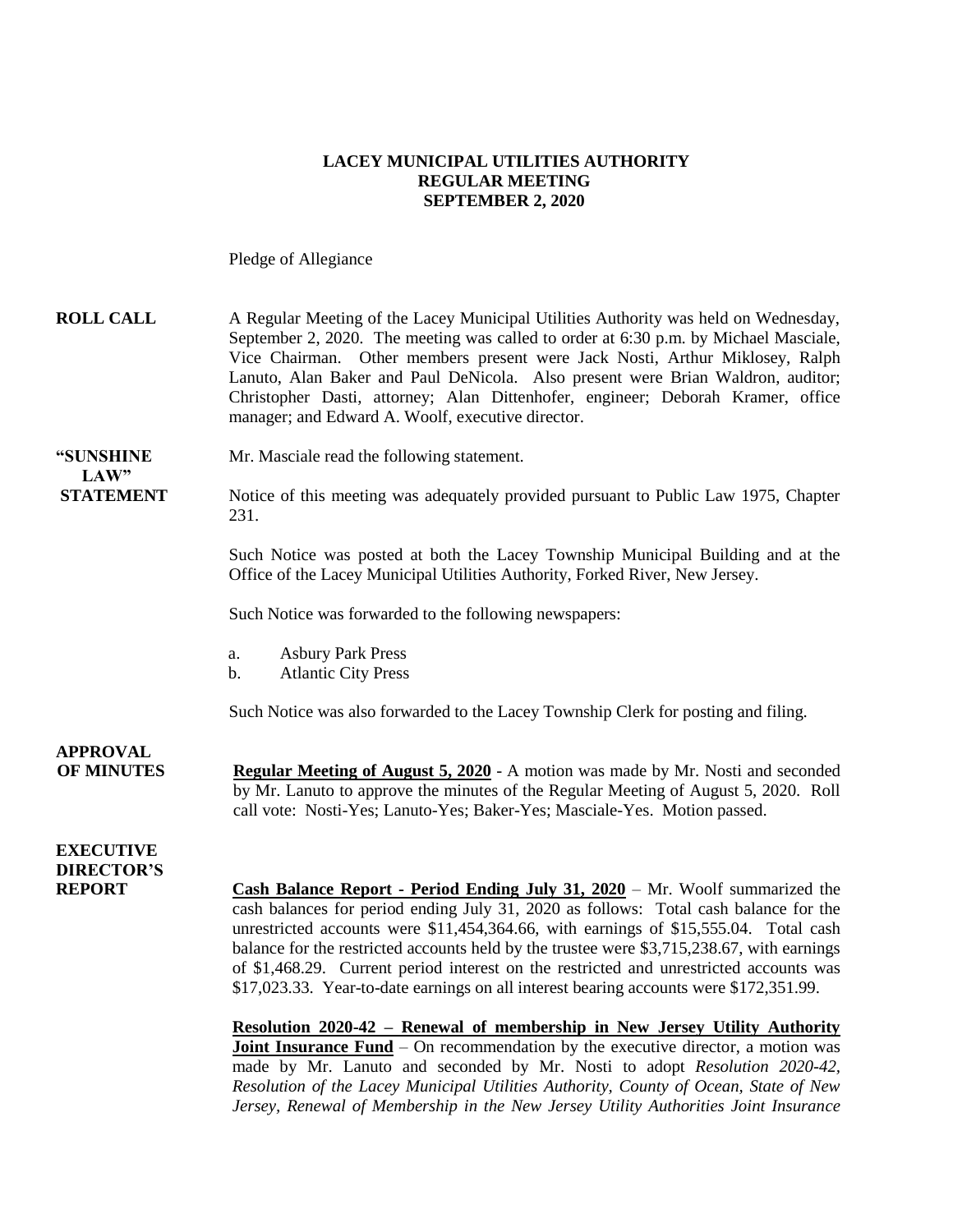*Fund.* Roll call vote: Lanuto-Yes; Nosti-Yes; Baker-Yes; Masciale-Yes. Motion passed.

**Resolution 2020-43 – Approve & Accept Consent to Use Agreement – Ocean County Utilities Authority** – On recommendation by the executive director, a motion was made by Mr. Nosti and seconded by Mr. Lanuto to adopt *Resolution 2020-43, Resolution of the Lacey Municipal Utilities Authority, County of Ocean, State of New Jersey, Approving and Accepting Consent to Use Agreement with Ocean County Utilities Authority for Route 9 Water Main Extension.* Roll call vote: Nosti-Yes; Lanuto-Yes; Baker-Yes; Masciale-Yes. Motion passed.

**Resolution 2020-44 – Amending and Restating a New Jersey Governmental 457 Deferred Compensation Plan** – On recommendation by the executive director, a motion was made by Mr. Nosti and seconded by Mr. Baker to adopt *Resolution 2020- 44, Resolution of the Lacey Municipal Utilities Authority, County of Ocean, State of New Jersey, Amending and Restating a New Jersey Governmental 457 Deferred Compensation Plan Document.* Roll call vote: Nosti-Yes; Baker-Yes; Lanuto-Yes; Masciale-Yes. Motion passed.

#### **BUSINESS REPORT** The business report was submitted for review.

**ENGINEER'S REPORT**

> **Solar Panel Evaluation** – Mr. Dittenhofer stated a revised solar evaluation report including the records storage building was submitted to the Authority for review.

> **Sanitary Sewer Rehabilitation** – Mr. Dittenhofer stated approximately 2,800 LF of pipe has been descaled, and 2,300 LF has been lined. Manhole rehabilitation is approximately 95% complete.

> **Repainting of Tank No.**  $1 - Mr$ **.** Dittenhofer stated a site meeting was held July  $14<sup>th</sup>$ . Contractor to mobilize beginning of September with anticipation of tank being offline September  $15<sup>th</sup>$ .

> **Column Investigation Well #7** – Mr. Dittenhofer stated A.C. Schultes has completed the column removal and pump removal. Water quality testing ongoing preparing for additional pump testing.

> **Route 9 Watermain Extension** - Mr. Dittenhofer stated bid opening was held on July 14<sup>th</sup>. Project is being re-bid in September for the directional drill only

### **ATTORNEY'S REPORT**

**615 Conifer Drive** – Mr. Dasti reported his office has received and reviewed correspondence from the builder with regard to waivers of water and sewer fees and interest from house the purchaser purchased to flip it at sheriff's sale. His office sent correspondence to the attorney representing the builder advising that pursuant to law, they purchased the home subject to all outstanding liens and taxes, and those monies must be paid.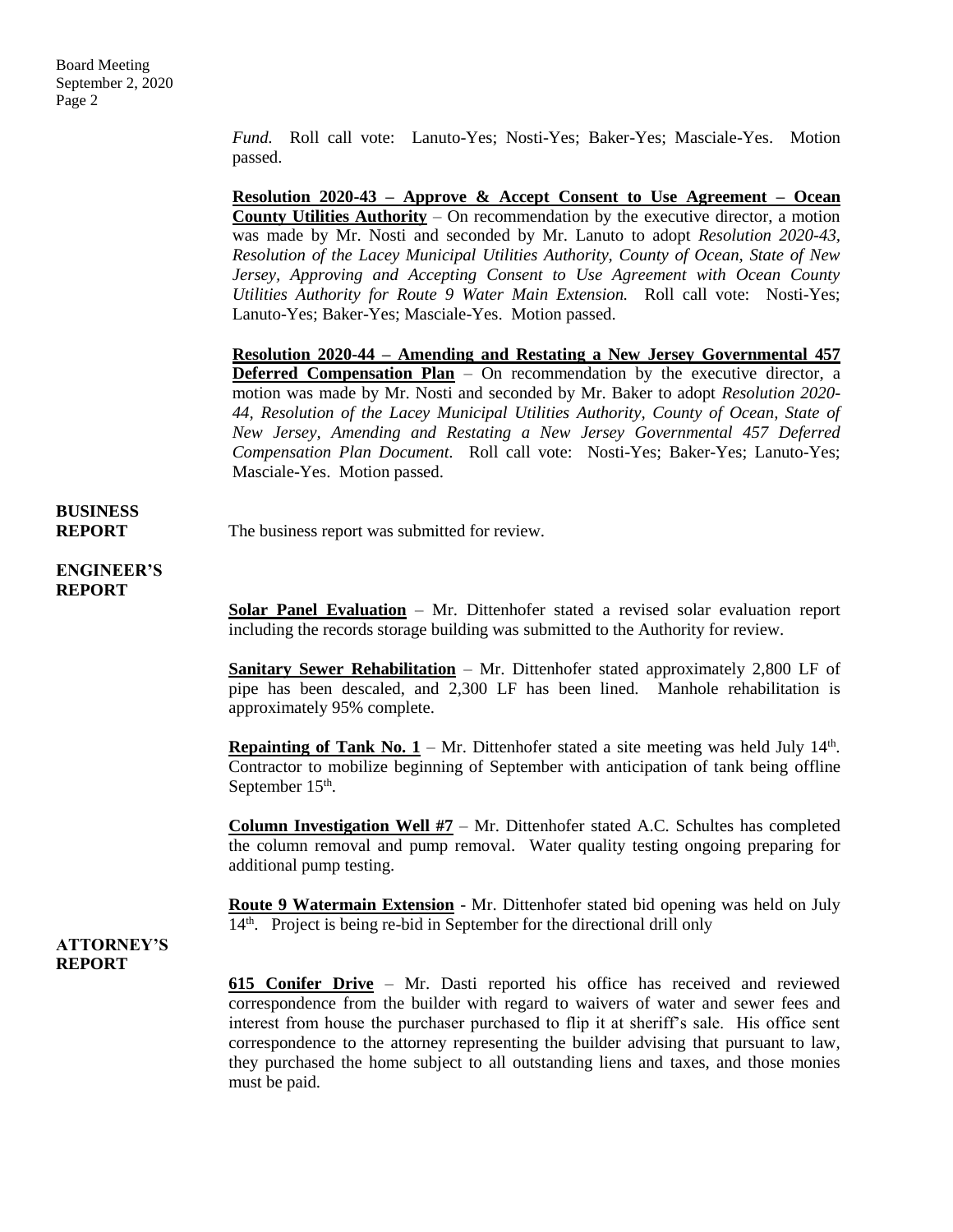Board Meeting September 2, 2020 Page 3

> **LMUA Route 9 Water Main Extension** – Mr. Dasti stated his office received and reviewed the revised plans prepared and submitted by the Authority's engineer to the NJDEP.

> **Repainting of Tank**  $#1 - Mr$ **.** Dasti stated his office received, reviewed and approved the contract documents and bid documents by the Authority's engineer.

# **AUDITOR'S**

**REPORT Accountant's Status Report – Month Ended July 31, 2020** – Mr. Waldron reported water and sewer revenues had an unfavorable variance for the month. Sewer and water expenses had a favorable variance for the month. Sewer and water user charges had an unfavorable variance for the month.

#### **CORRESPONDENCE**

**Mr. & Mrs. Ferrero, Twin River Drive** – Requesting relief of utility bill due to underground pipe to dock leak. Since the water from the leak did not go into the sewer system, a motion was made by Mr. Nosti and seconded by Mr. Lanuto to grant an adjustment in the amount of \$250.62 (47,000 gallons). Roll call vote: Nosti-Yes; Lanuto-Yes; Baker-Yes; Masciale-Yes. Motion passed.

**John Bott, Fairview Lane** – Requesting relief of utility bill due to pipe leak in crawl space. Since the water from the leak did not go into the sewer system, a motion was made by Mr. Nosti and seconded by Mr. Baker to grant an adjustment in the amount of \$178.80 (49,000 gallons). Roll call vote: Nosti-Yes; Baker-Yes; Lanuto-Yes; Masciale-Yes. Motion passed.

**Rosemary Leonardis, Laurel Blvd.** – Requesting relief of utility bill due to pipe leak at dock. Since the water from the leak did not go into the sewer system, a motion was made by Mr. Nosti and seconded by Mr. Lanuto to grant an adjustment in the amount of \$105.48 (30,000 gallons). Roll call vote: Nosti-Yes; Lanuto-Yes; Baker-Abstain; Masciale-Yes. Motion passed.

# **OLD BUSINESS** There was no old business to discuss. **NEW BUSINESS** There was no new business to discuss. **PUBLIC BUSINESS/ COMMENT** There was no public business/comment. **PAYMENT OF VOUCHERS WHEREAS**, the members of the Lacey Municipal Utilities Authority carefully examined all vouchers presented for payment of claims; **NOW, THEREFORE, BE IT RESOLVED** by the Lacey Municipal Utilities Authority that: